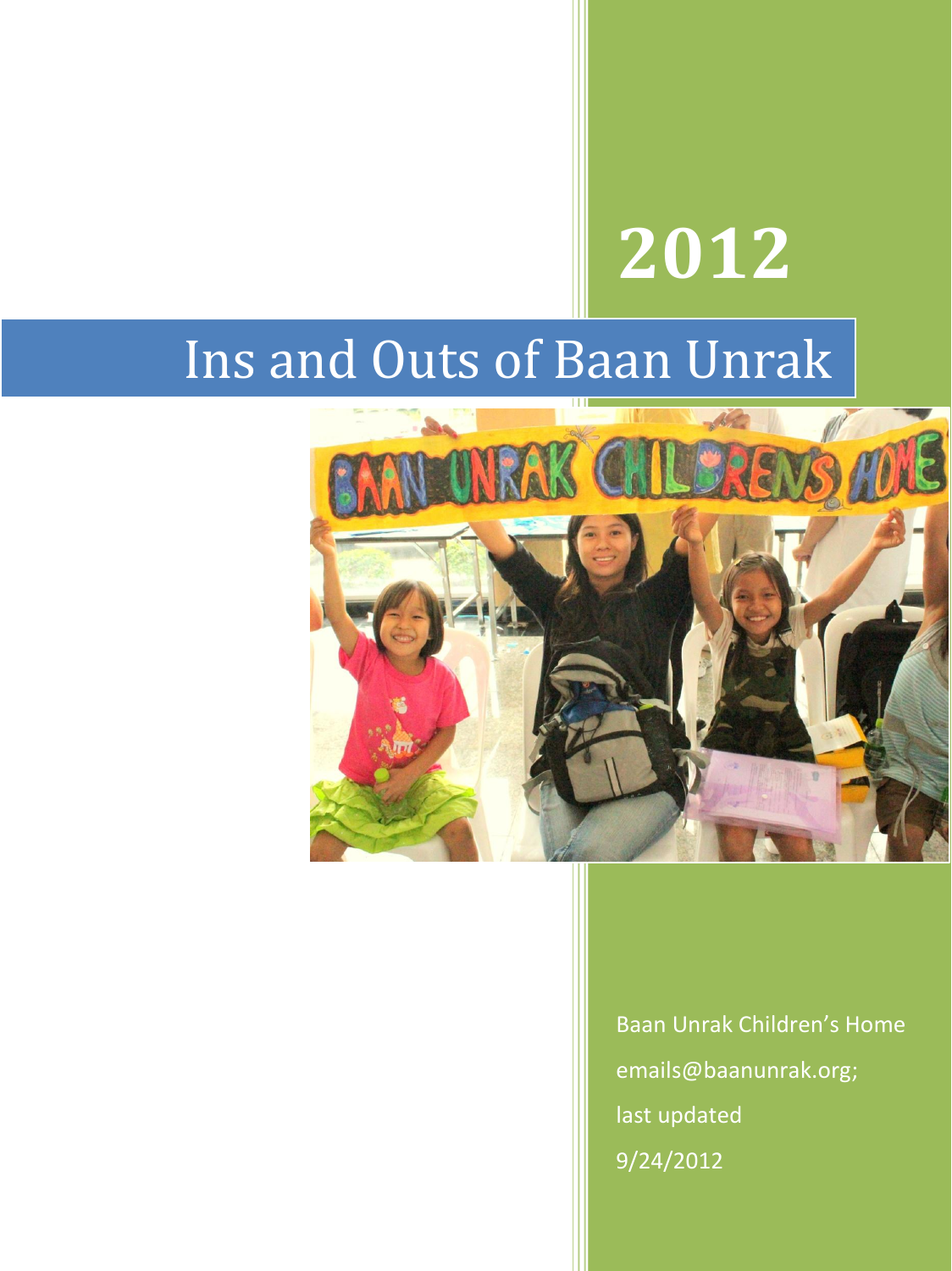### **Table of Contents**

| What is Baan Unrak?                     | Page 3  |
|-----------------------------------------|---------|
| What is Neo Humanism?                   | Page 3  |
| Our history                             | Page 4  |
| Why are there so many children in need? | Page 4  |
| Meet the team                           | Page 5  |
| What can volunteers do?                 | Page 6  |
| <b>Travel Health</b>                    | Page 7  |
| <b>Travel Visas</b>                     | Page 8  |
| Accommodation                           | Page 10 |
| Sangklaburi village                     | Page 10 |
| Directions to Sangklaburi from Bangkok  | Page 11 |
| Communication, things to see and do     | Page 12 |
| Suggested packing list                  | Page 13 |
| Where to eat and drink in town?         | Page 14 |
| Other organizations in the area         | Page 15 |
| Contact us                              | Page 16 |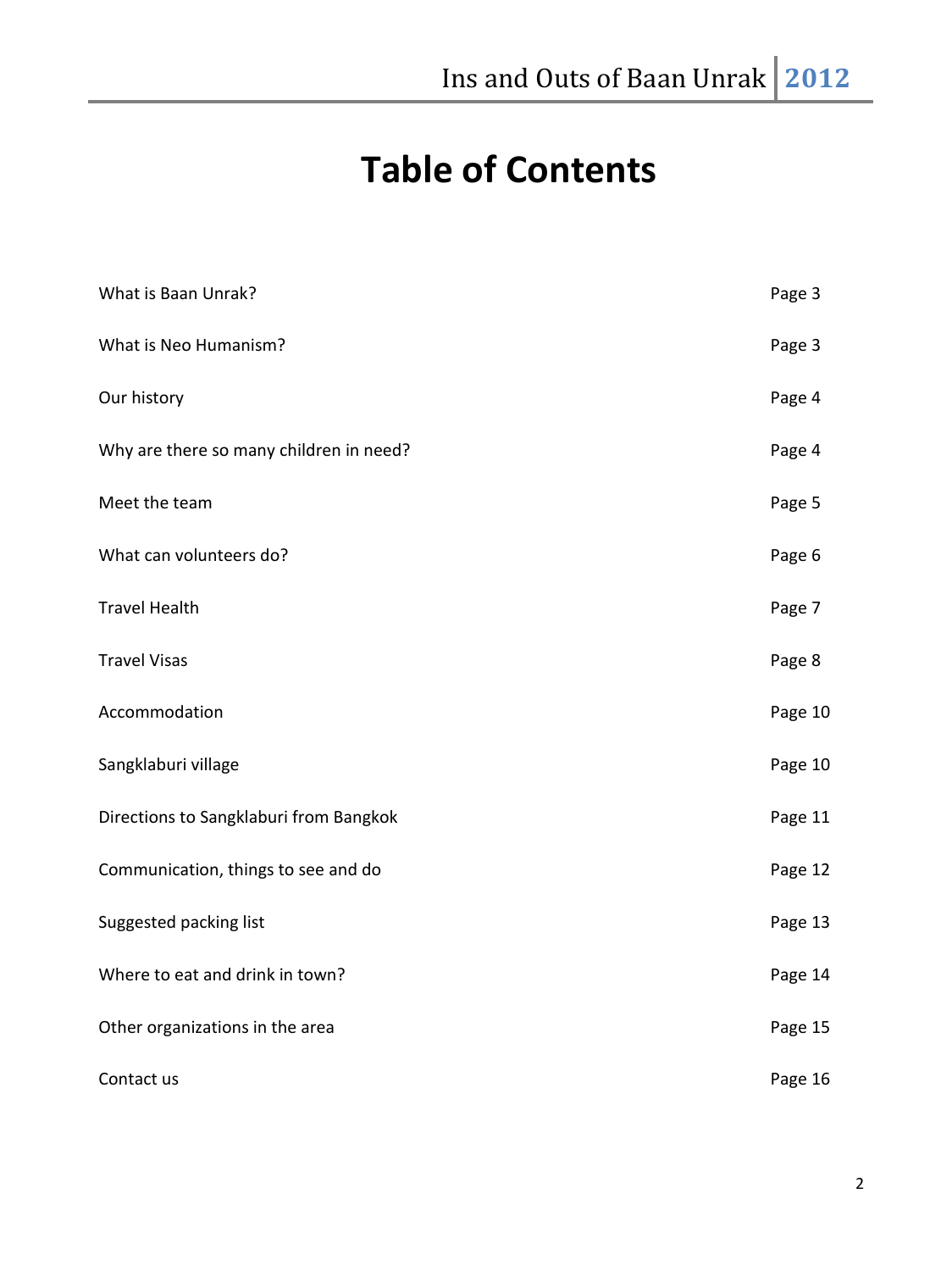### **I. Background Information**

### **What is Baan Unrak?**

Baan Unrak, "Home of Joy" in Thai, is a project of the Neo-Humanist Foundation. The project in Sangklaburi has several components:

• The largest part of the project is the Children's Home which provides a safe and loving home to over 140 children.

• The Baan Unrak Primary School teaches over 200 students, is fully accredited by the Thai government and functions under its own budget.

• The Women's Project includes several enterprises including a weaving center, sewing center, a bakery, a shop and an internet café which provide employment as well as a small income to the home.

• The Outreach Program provides food and assistance to those in the community (mainly Burmese refugees) without incomes, who have dire medical conditions and/or do not have the resources to get the care that they need.

### **What is Neo-Humanism?**

Neo-Humanism is a philosophy developed by the Indian philosopher Prabhat Rainjan Sarkar. The practice of Neo-Humanism follows a set of principles based on the ethic of universal love. This includes respect for all beings including plants and animals. The children at our home follow the philosophy by not eating meat and meditating twice daily. The children are encouraged to express and continue to follow their own religions of choice (mostly Christian or Buddhist.)

The women who founded and run Baan Unrak are called Didis. They are similar to nuns in that they are full-time volunteers who have devoted their lives to service.

Volunteers need not be followers of the Neo-Humanist philosophy, but are asked to respect the principles by maintaining a vegetarian diet, by not smoking and/or drinking alcohol while volunteering at the home. There are daily meditation sessions, which you are welcome to attend but are not required. The food at the home follows a balanced and healthy vegetarian diet (including no eggs, mushrooms, onion or garlic) and we ask that you respect this diet of 'pure foods' and not bring any foods from the outside into our home.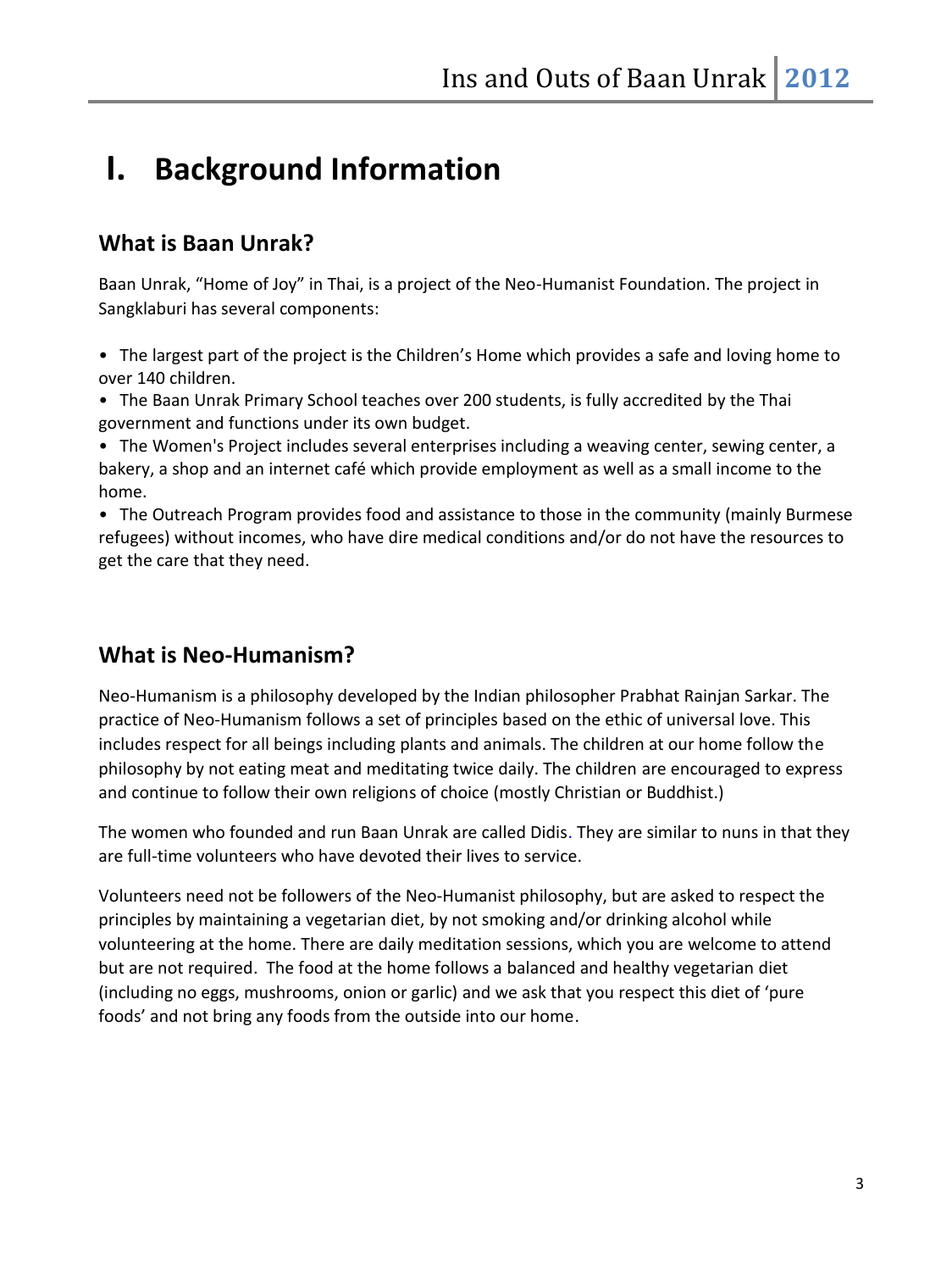### **Our History**

The children's home is managed by Didi Devamala, who came to Sangklaburi (situated 22 kms from the Thai/Burmese border) in 1989 as a volunteer for the Neo-Humanist foundation in the hopes of creating an agricultural project. When she arrived at the border she found people suffering in the forests, mainly women and children and Burmese refugees in need of help. Didi founded the Baan Unrak Children's Home in 1990 to provide for one young girl in need of shelter, food, love and safety. One quickly became two; two quickly became three, and so on. Today, Baan Unrak Children's Home has grown to accommodate and care for more than 140 children that are orphaned (often from parents suffering from illnesses related to HIV and AIDS), sick and poverty stricken, many of whom are Burmese refugees fleeing persecution. Most of the children at Baan Unrak are border children who lack legal papers claiming their national identity. Baan Unrak is home to boys and girls, ages ranging from infancy to teens.

Baan Unrak's mission has expanded to accommodate abandoned and destitute women as well. A weaving and sewing center was established in 1996 to provide jobs to women in need as well as regular income for the women and children. We currently have 12 women working for us and we have a training program to give other women the skills they need to provide for their families. Other business ventures include a bakery, established in 2003, which produces fresh baked goods, and a shop to sell the hand woven goods we make.

In 2005 we established the outreach program in response to the need for medical care for those who could not get medical care in the area. Our full-time outreach coordinator provides:

- natural medicine (with the assistance of a volunteer physician)
- transportation to get medical care
- we assist with getting documentation for those who need to travel for medical care
- we pay for life saving operations
- food and housing for convalescing women
- translation services for women who do not speak Thai
- checks on the condition of our patients on a weekly basis
- donations of clothes, rice, cooking oil, beans

### **Why are there so many children in need?**

The number of destitute children in this area is astonishing – particularly when you realize that Baan Unrak is not the only children's home working to meet the needs of the community. Why are there so many?

Some children are truly orphaned, both parents have died and there is nobody to care for them. Other children have had one parent pass away, and the surviving parent may no longer able to support the children. In some instances, drugs or alcohol related problems contribute to the abuse of many of our children. This is a particularly big problem for children whose parents have been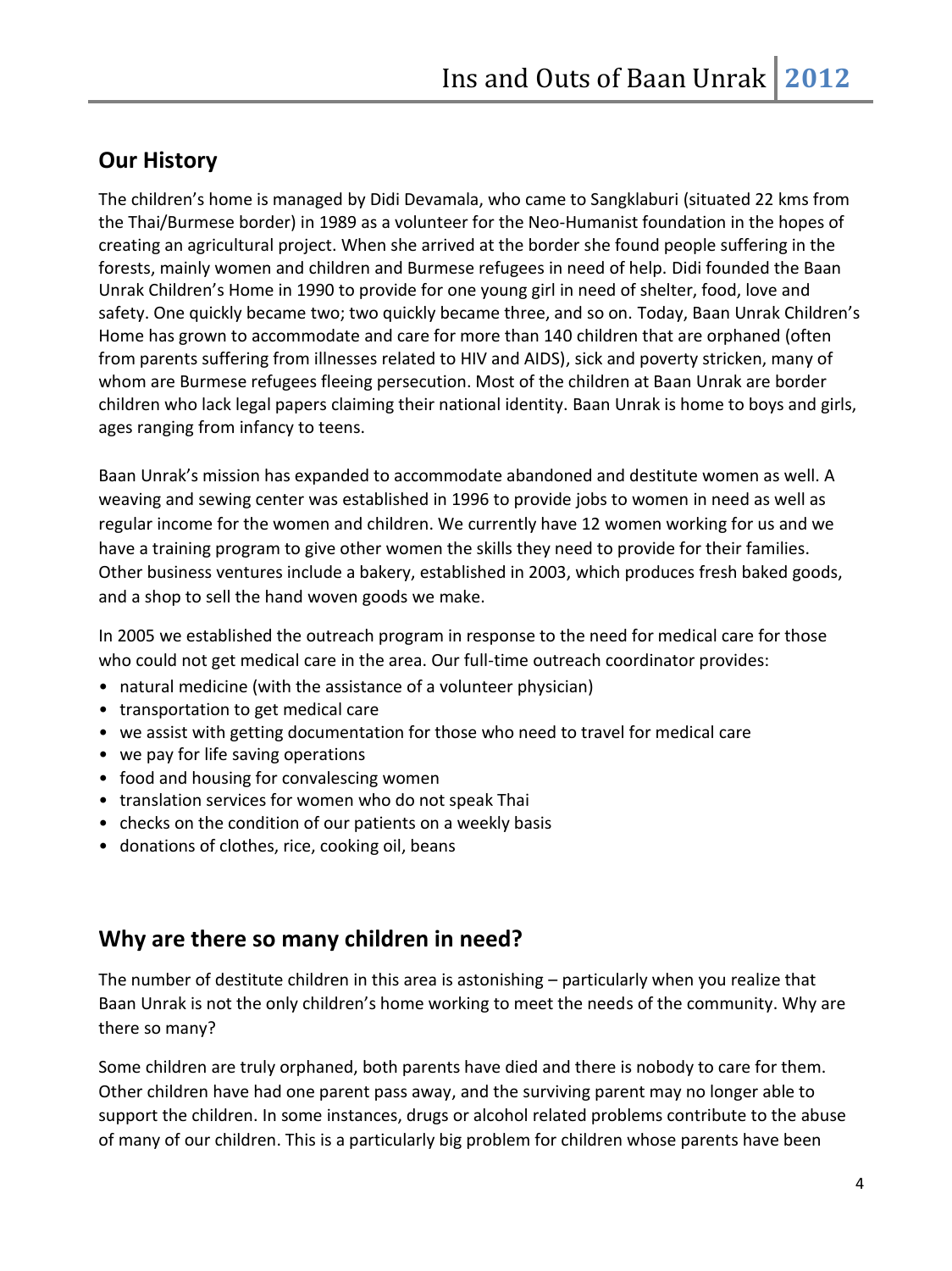divorced and remarried. In other instances some children have been rescued from environments rife with crime, such as: abuse, neglect, child slavery and human trafficking.

This area is home to many refugees fleeing war and forced labor in Burma. Leaving family and community behind has destroyed the support network for families and exacerbated the immense challenges they face when relocating to a foreign country and culture. In addition, many are weakened or injured when they arrive in Thailand. These problems, along with the lack of employment opportunities, put tremendous stress on families.

HIV/AIDS is also a significant problem as many men travel to find work in urban areas where they visit prostitutes. When they return to this area, they carry the disease with them and transmit it to their wives and unborn children. Women are often forced into prostitution due to lack of employment prospects making them more likely to contract the disease.

Poverty is also a factor among both the Thai population and refugees**.** Some parents are simply not able to feed their children, let alone pay the school fees that would allow their kids to gain an education and break the cycle of poverty. Many parents are also forced to move frequently to find seasonal work and are unable to provide a stable home for their children.

Not all children living at Baan Unrak are orphans. Some children have mothers living with them at the home**.** Some children are sick and their parents bring them to Baan Unrak because they don't have the resources or capacity to provide care. Baan Unrak tries to work with parents and children to meet the needs of their individual situations. Priority is placed on the safety of the children. If the safety of the children is not at risk, Baan Unrak attempts to provide the support necessary to keep families together.

### **Meet the Team**

Didi Devamala – Founder/Director of Baan Unrak Children's Home Didi Anuraga—Director of Baan Unrak Primary School Aye Aye San—Accountant Krpa – Personal assistant to Didi Devamala Stefanie Langley –Volunteer coordinator Ta—Office secretary Saw Dwise Chit – Coordinator of medical records and patient care Annie –Volunteer nurse Malek- Care Mother manager/ Head teacher of Baan Unrak Nursery Jacopo—Construction supervisor Babu – Agricultural supervisor Ken—Volunteer psychologist Jaya and Prachana—Bakery supervisors/ Massage therapists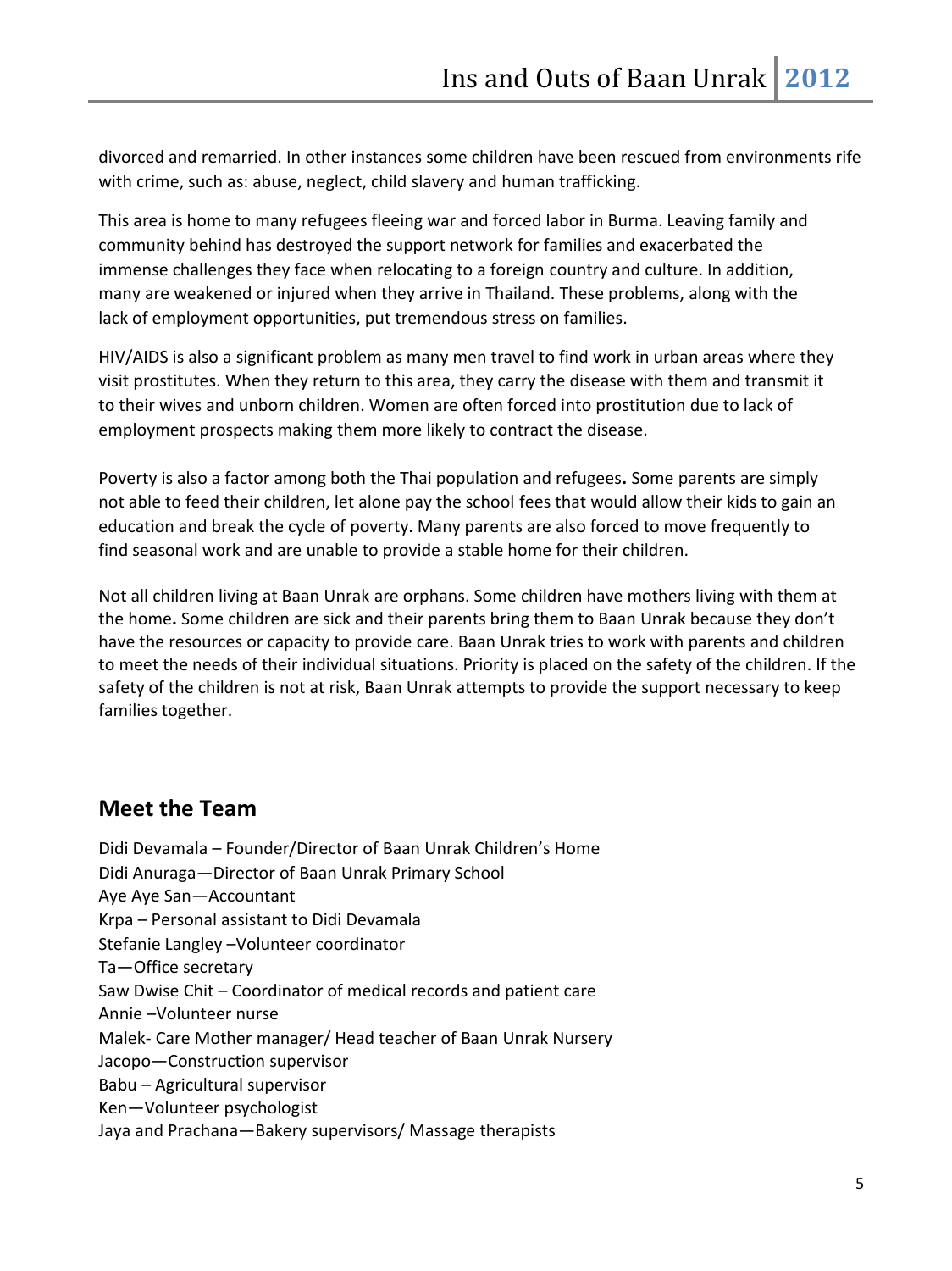### **II. What can volunteers do?**

Every volunteer brings a unique set of skills, experiences and expectations to Baan Unrak. We will try to utilize these skills to meet the needs of the home. **It is helpful for volunteers to remain flexible**, as some roles will need to be filled more urgently than others and assignments will depend on a variety of factors including the presence of other volunteers and the best distribution of available skill sets. At some points you may feel overloaded and others underutilized. You will be expected to ask for help when overloaded and find more duties for yourself when underutilized. You are expected to be independent, and to be able to work unsupervised.

Some examples of what volunteers do:

- Teaching English to housemothers, home schooled kids and other staff
- Teaching basic Computer P.C. skills to staff
- Organize weekend games/activities with the children
- Relief work with the teenagers
- Supervising teenagers' morning chores
- Driving the school bus and assisting with weekend field trips
- Supervising children and managing our library
- Corresponding with potential/new volunteers
- Conducting tours for guests/ visitors
- Updating children's profiles
- Updating sponsors on children's progress
- Producing newsletters
- **•** Fundraising
- Website maintenance
- Marketing Baan Unrak Weaving Center products (e.g. producing catalogues)
- Updating staff and children's board as and when required
- Office/administrative tasks as required
- Assisting other staff as required
- Maintenance
- Painting and decorating
- Agriculture/gardening

#### Other:

- The Primary School operates independently from the Children's Home and Didi Anuraga recruits her own volunteers; however, she is always looking for staff so those who are interested/ available can work part time at the school teaching English, Art or Kindergarten.
- Volunteers can also teach English at the local government High School (part time or full time) through a new partnership with Baan Unrak.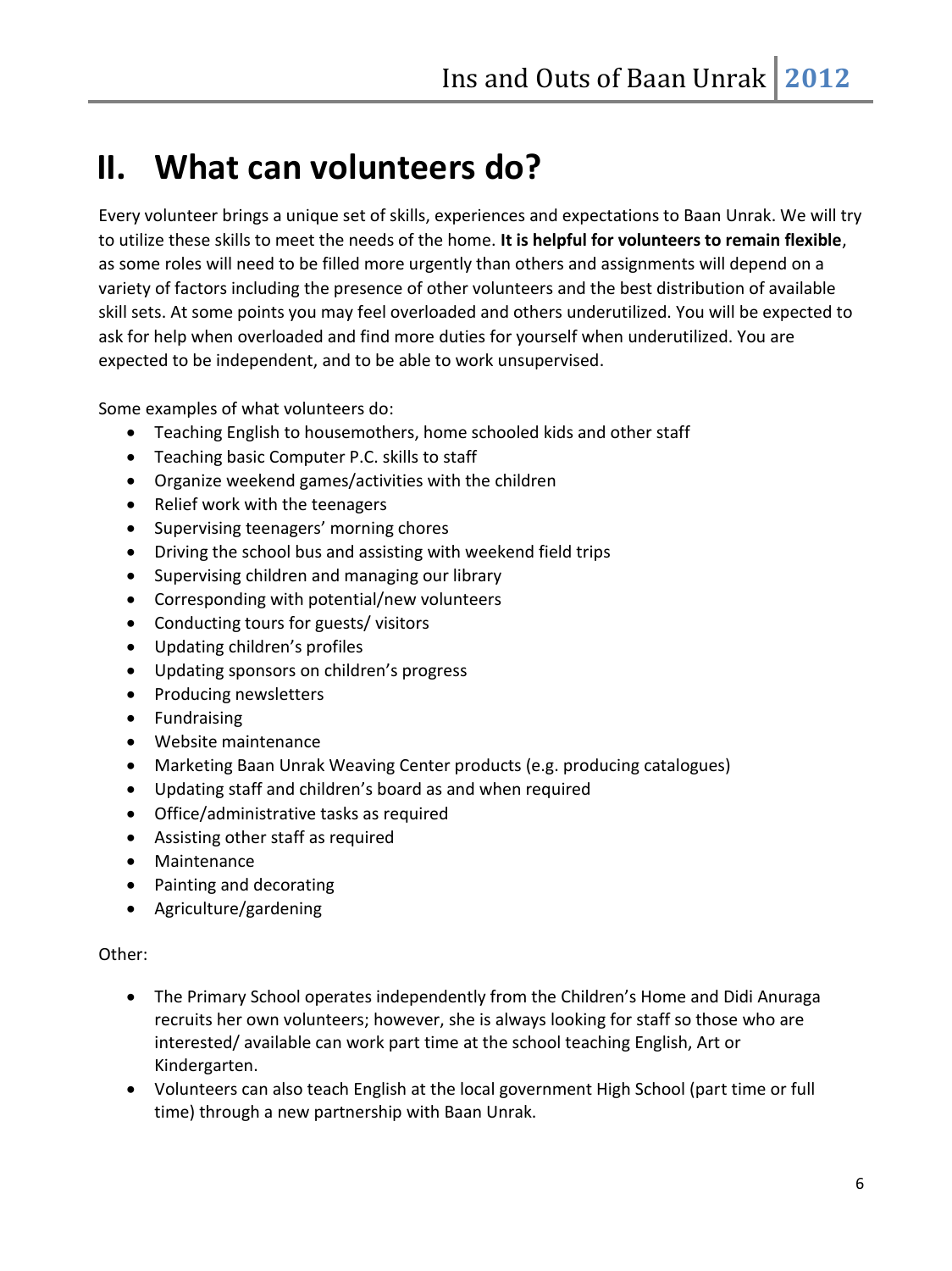Long-term volunteers are expected to take on a full-time workload while at Baan Unrak, taking only one day off per week. Food and accommodation are provided free of charge to full-time volunteers who stay for 6 months or longer. **Volunteers who stay for shorter periods are asked US\$150 per week, with a maximum of US\$900 as a donation to help cover the expenses of the project.**

We do quite a lot of teaching here at Baan Unrak, but if that is your main interest then we suggest that you apply to volunteer at the Baan Unrak Primary School. Volunteers at Baan Unrak have great freedom to start whatever projects they are interested in, provided that they are willing to put the initiative and work in. Past volunteers have been involved with daily yoga classes, a jazz choir, circus performing, video editing, and relief work, to name but a few. However, bear in mind that some of the work that is most vital to us is 'office work' and that you will be asked to share some of the responsibility.

### **III. Travel Health, Visas & Accommodation**

### **Travel Health**

**Travel insurance, or an insurance policy that covers you medically during international travel, is required for all incoming volunteers. Baan Unrak is not responsible for covering any expenses or costs regarding your personal health or medical care while volunteering with us.** 

If you have never been to Thailand, please take the time to familiarise yourself with the country and its customs by checking online resources; for example:

- CDC Traveler's Health: <http://wwwnc.cdc.gov/travel/destinations/list.htm>
- Lonelyplanet.com
- Wikipedia
- Thailandguidebook.com

You may also want to buy a travel guide for Thailand and SE Asia. Recommended titles include *Lonely Planet* and *Rough Guide*.

No vaccinations are required for travel in Thailand, however we recommend that you have up to date tetanus, diphtheria, and Japanese B Encephalitis vaccinations. Long term volunteers may also consider getting the rabies vaccine, as there are many stray dogs in the area.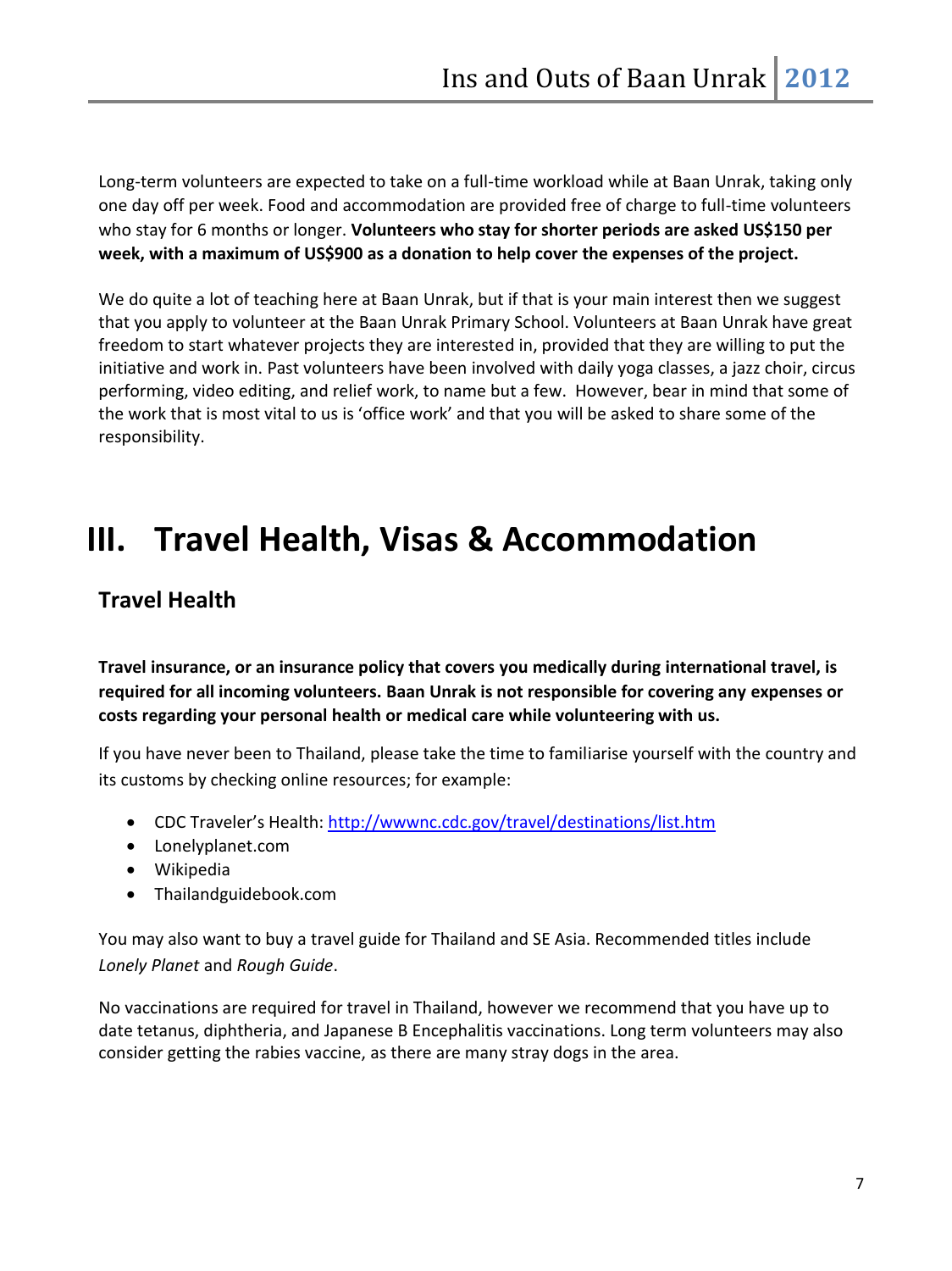There are a few health risks to consider when visiting the area:

- **Malaria** is present in the surrounding area; however the infection risk is low in towns. There is some debate around malarial prophylactics (effectiveness versus side effects) so please consult your doctor. The best prevention is use of mosquito repellent containing at least 25% DEET and a permithrin treated mosquito net. You can buy these in your home country and in large cities throughout Thailand.
- **Dengue Fever** is another mosquito-borne disease that is becoming more prevalent; the symptoms are usually like a bad case of 'flu. There is no vaccination or cure and the best prevention is using repellent and DEET as mentioned above for malaria.
- **Women's Health** there are limited selections of tampons in Sangklaburi (the common product used is OB), so bring your own if you don't use sanitary towels.

The pharmacy and local hospitals have standard medicines but if you take any specialised medication it is advisable to take enough to last your whole stay. If you need medical attention during your stay in Sangklaburi, there is a Thai government hospital in town, as well as a Christian hospital in Huai Malay, a village thirty minutes away from Sangklaburi by car. Many westerners prefer the Christian hospital because nearly the entire staff speaks English and the quality of care is considered to be superior to the hospital in town. Some doctors at the Thai hospital will also be able to speak English. For minor ailments and medical concerns, the pharmacist next to the bank speaks some English and can usually be of assistance.

### **TRAVEL VISAS**

#### **Visa information**

Short term volunteers arriving by air can get a 30 day visa on arrival, which can be extended for another 7 days at any immigration office.

N.B. As of December 2008 visitors arriving by land will only receive a 15 day visa on arrival.

If you apply for a Tourist Visa, you will be allowed to stay in Thailand for a total of 60 days, with an extension of 30 days possible. A tourist visa is easy to apply for at your nearest Thai embassy or consulate. More information about the tourist visa can be found here: <http://www.thaivisa.com/tourist-visa.html>

Volunteers staying for more than 60 days should apply for a Non-immigrant B category 'O' volunteer visa. You must apply for this in your home country and **provide Baan Unrak** (via email) with **your passport details, address, date of birth and the address of the Thai Embassy or Consulate** to which you are applying, so that we can provide you with the invitation letter required to attain it. If you are staying for 6 months or more we recommend you get a 'multiple entry' visa. You will still need to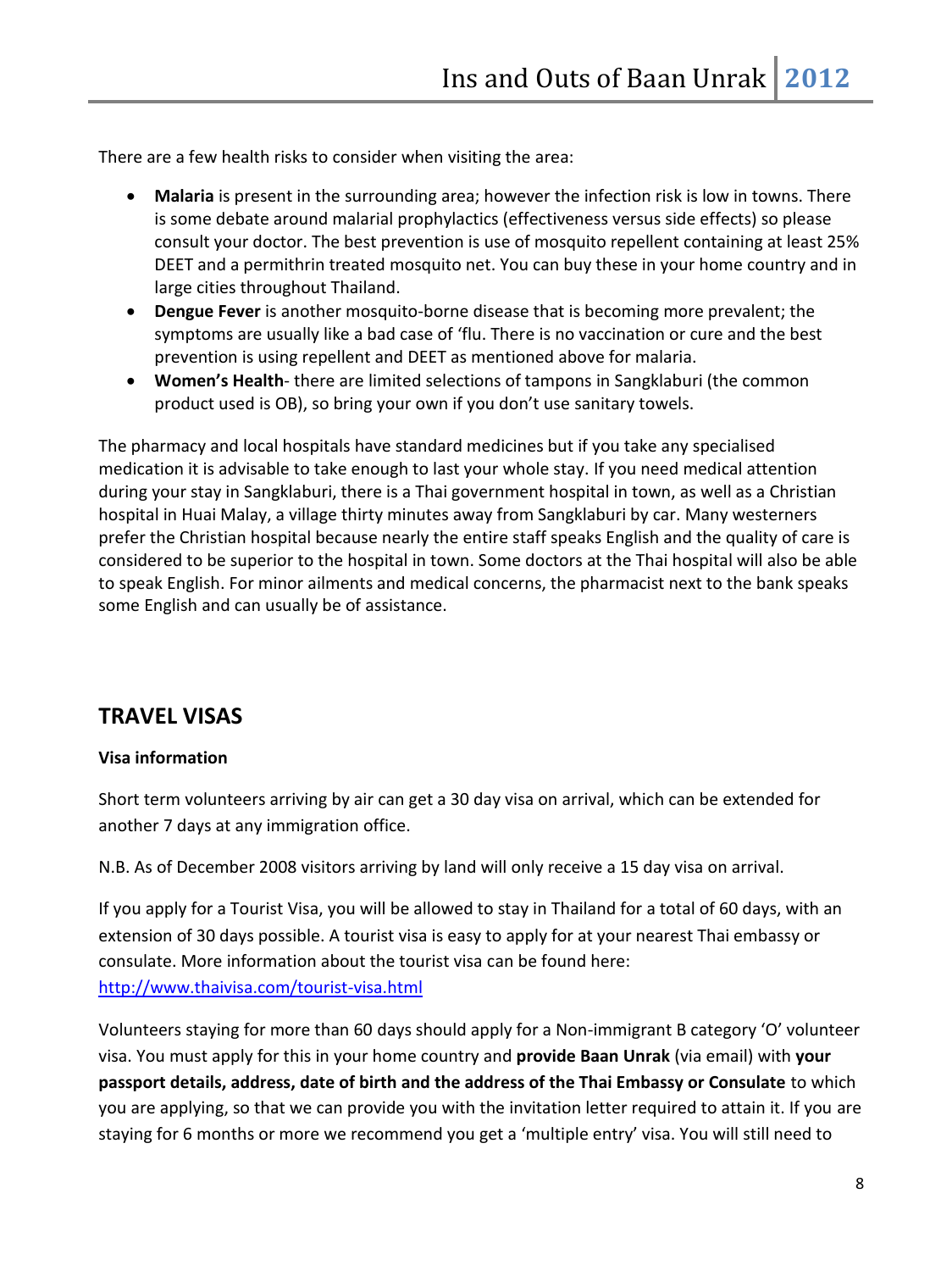leave the country every 90 days but it is easier than getting tourist visas and you don't have to pay for your recurrent entries to Thailand.

N.B. If you receive a Non-immigrant "O" visa to volunteer with Baan Unrak and then leave earlier than stated we are obliged to inform Immigration.

#### **Visa run**

The quickest way to cross the border is to go from Bangkok to Cambodia. You can get a bus from Khao san road at 8am, cross the border and return by 8pm that night. You require a visa to get into Cambodia; you can arrange this yourself or the tourist bus companies will arrange it, but they charge an exorbitant price for the convenience! Remember to take a couple passport photos with you. You can also go easily (and quickly) to Laos and Ranong. You **cannot** get a new visa at Three Pagodas Pass.

Travel to Cambodia, Laos or Malaysia is reasonably priced and good for a visa run. Some embassy addresses in bordering countries above:

| Cambodia 196 MV Preah Nordom Blvd, Phnom      | Malaysia 206 Jalan Ampang, Kuala Lumpur                                         |
|-----------------------------------------------|---------------------------------------------------------------------------------|
| Penh 023-363 869-71                           | 603-248 8222                                                                    |
| Laos Th Phonkheng, Vientaine 21-214581-3      | Malaysia 4426 Jalan Pengkalan Chepa, 15400<br>Kota Bharu, Kelantan 609-744 5266 |
| Laos No 26, Ban Xayamongkhon, Th Kouvoravong, | Malaysia No 1 Jalan Tunku Abdul Rahman,                                         |
| Savannakhet 41-212445                         | 10350 Penang 094-2268029                                                        |

There are overland routes to all of the countries mentioned above. Many small air carriers offer reasonable rates for flights within Asia. Some budget airlines include: Air Asia – www.airasia.com Bangkok Airways – www.bangkokair.com Lao Airlines – www.laoairlines.com Malaysia Airlines – www.mas.com.my

The website -www.bangkoktickets.com -is recommended by Lonely Planet as a good source for discounted fares leaving from BKK. (Be aware that some countries may require a payment of departure tax on international flights.)

Some volunteers have been able to purchase multiple entry visas in their home countries. This means the same visa is good for multiple visits to Thailand, each consisting of 90 days. You still have to leave the country after 90 days, but you need only cross the border, after which you can re-enter on the same visa. If you do not have a multiple entry visa, you will have to go to a Thai embassy (in Phnom Penh, Vientienne, Kuala Lumpur etc.) or consulate to obtain a new visa along with the necessary paperwork which we will provide.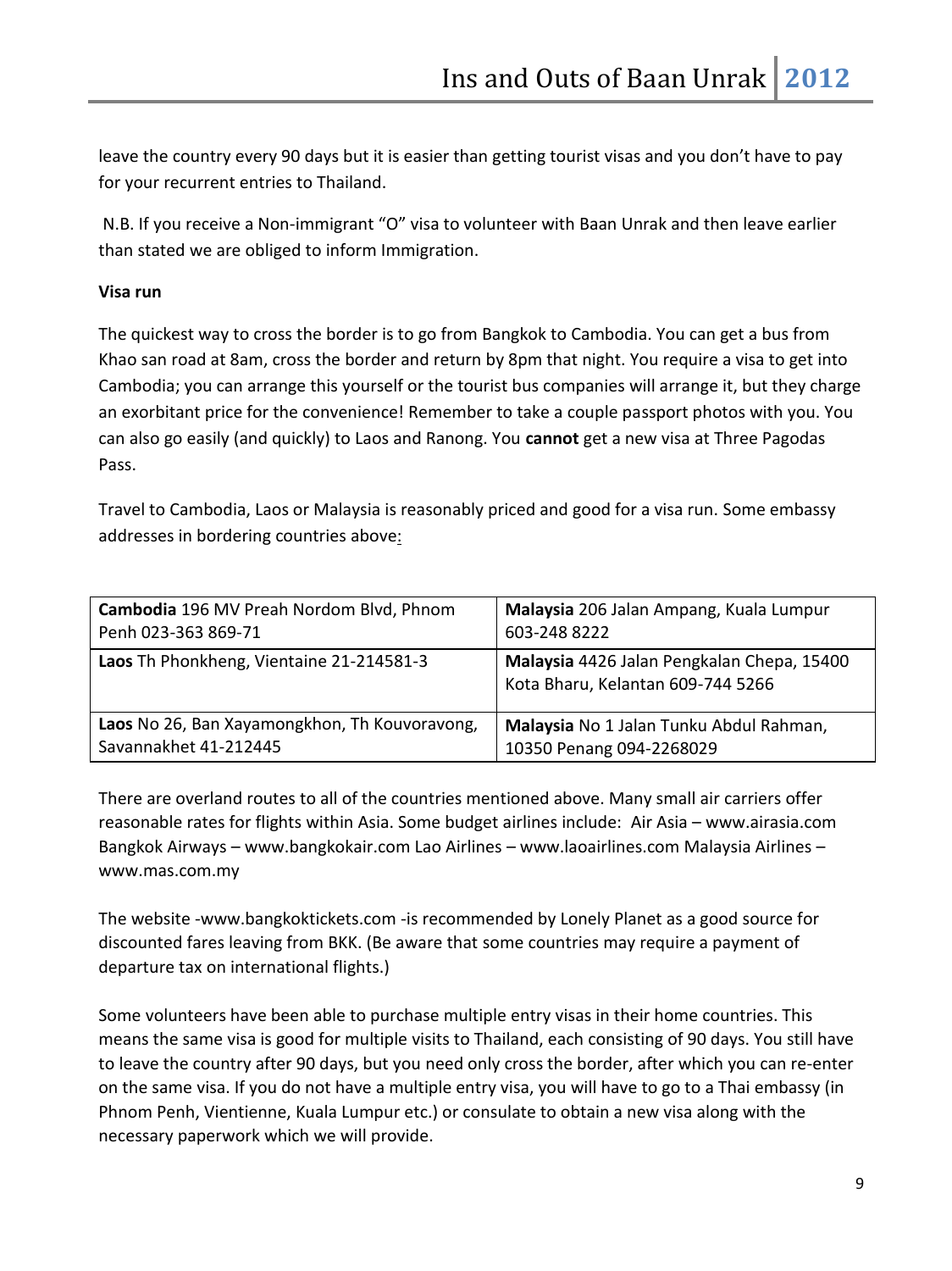### **Accommodation**

Volunteers will be provided with their own room whenever available but it may be necessary to share a room for short periods of time when our house is full. Accommodation is basic but adequate. Volunteers at Baan Unrak stay at one of two places inside the town, both about a fifteen minute walk from the home.

Accommodation for men is in a block of rooms behind the Baan Unrak Bakery and Café. Each room has its own bed, mosquito net, electric fan and some basic furniture. Toilets and (cold) showers are shared with the Bakery. There are two Western style toilets and one Asian style. Volunteers can use the wireless internet at the bakery. There are no cooking facilities.

Accommodation for women is located in a four-roomed traditional Thai wooden house on the street parallel to the Bakery, about five minutes walk from there. Each room has its own bed, fan, mosquito net and some basic furniture. There are basic cooking facilities. There is a large communal living space, a porch and a small garden. There is only a cold shower and an Asian style toilet .

We provide mosquito nets, fans, Thai style mats for the beds, quilts and pillows; you can buy your own bedding here quite cheaply. As per the philosophy at Baan Unrak, you cannot smoke, eat meat or consume alcohol or drugs on our premises.

Volunteers are welcome to stay outside of the Baan Unrak accommodation if they so choose, either renting an apartment or staying at one of the many guest houses in town.

### **IV. Sangklaburi Village, How to Get There, Things to See & Do**

Sangklaburi is currently located on the edge of Kheuan Khao Laem – an artificial lake created in 1983 when the Khao Laem Dam was constructed across the River Kwae Noi. The old town of Sangklaburi was submerged in the reservoir and the residents were relocated to the current site. The town is divided into two parts – what are commonly called "Thai Side" and "Mon Side."

Officially known as Wang Kha, the Mon settlement is located across the lake from Sangklaburi proper and is connected to the Thai Side by the longest wooden bridge in Thailand. The Mon Side is populated by ethnic Mon people, who have resettled in this area from Mon State in neighboring Burma. Homes on the Mon Side are built in the traditional Mon style and Mon language is most commonly spoken. There is a market which sells carved wood and various fabrics on the Mon Side and also a small collection of food vendors who set up near the market each evening. The food sold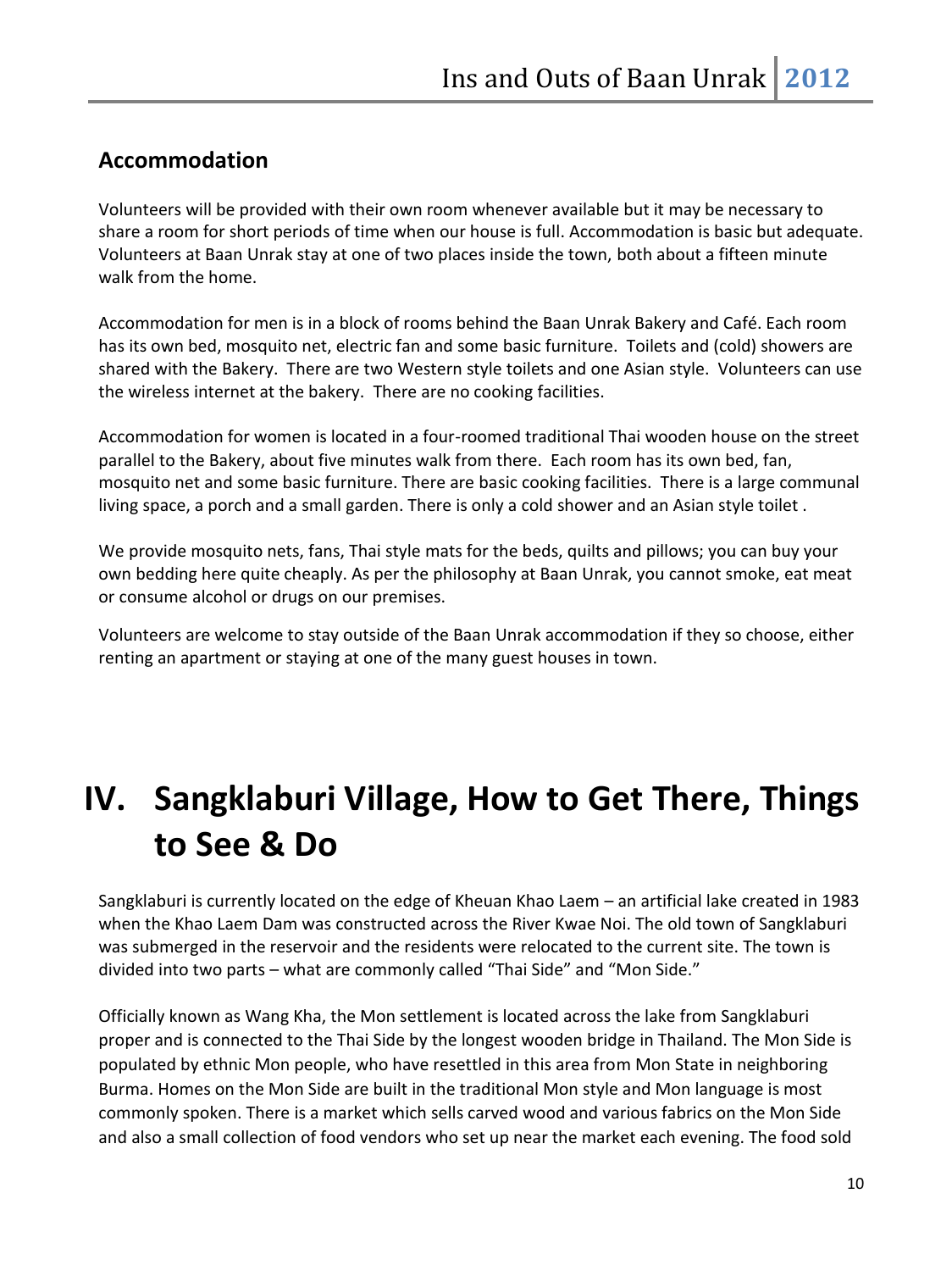here is "ahaan Mon" or Mon food. It is distinct from Thai food and definitely worth a try.

Baan Unrak is located on the Thai side of town, about a 30 minute walk from the town center. The main market area has shops, restaurants and fruit stands where you can buy almost anything you need. If you have an ATM card with a MasterCard, Visa or Cirrus (and other) logo, you can withdraw money from your bank at home in the ATM in town.

Guest Houses There are a variety of guest houses on the lake close to Baan Unrak. They offer rooms that range from basic (for about 150 baht) to very comfortable (for about 1700 baht).

- Graph Cafe 650 with hot shower
- Cheun Jai Tea House 450 with cold shower
- $\bullet$  Burmese Inn 400 with hot shower.

### **Getting around**

Sangklaburi is a small town and most places can be walked to. There are motorbike taxis which will generally cost 10 baht a ride; traveling between the Thai Side and Mon Side is usually around 40 baht. There are also sangteaws (pick-up trucks with two seats in the bed and a roof covering the back) which run set routes to nearby villages or they can be hired if you want to travel somewhere with a group. Motorbikes can also be rented by the hour or by the day (for about 200 baht a day) from local guest houses.

### **Directions to Sangklaburi from Bangkok**

There are several ways to get to Baan Unrak from Bangkok, and any of these options will roughly cost you between 200 THB-300 THB, one way.

The easiest way to get to Sangkhlaburi is to take the bus from Mochit (The Northern bus terminal), bay no.114-115 to Dan Chedi SamOng (3 Pagodas Pass), the journey is 7 hours. You can also take a big bus to Kanchanaburi, then transfer to minivan service to our town Sangkhlaburi, this option will get you to Baan Unrak faster.

From Kanchanaburi you can grab a minibus from just outside the Kanchanaburi bus terminal (ask the tourist police to point you in the right direction) to Sangkhlaburi. It costs 175 Baht and takes 3.5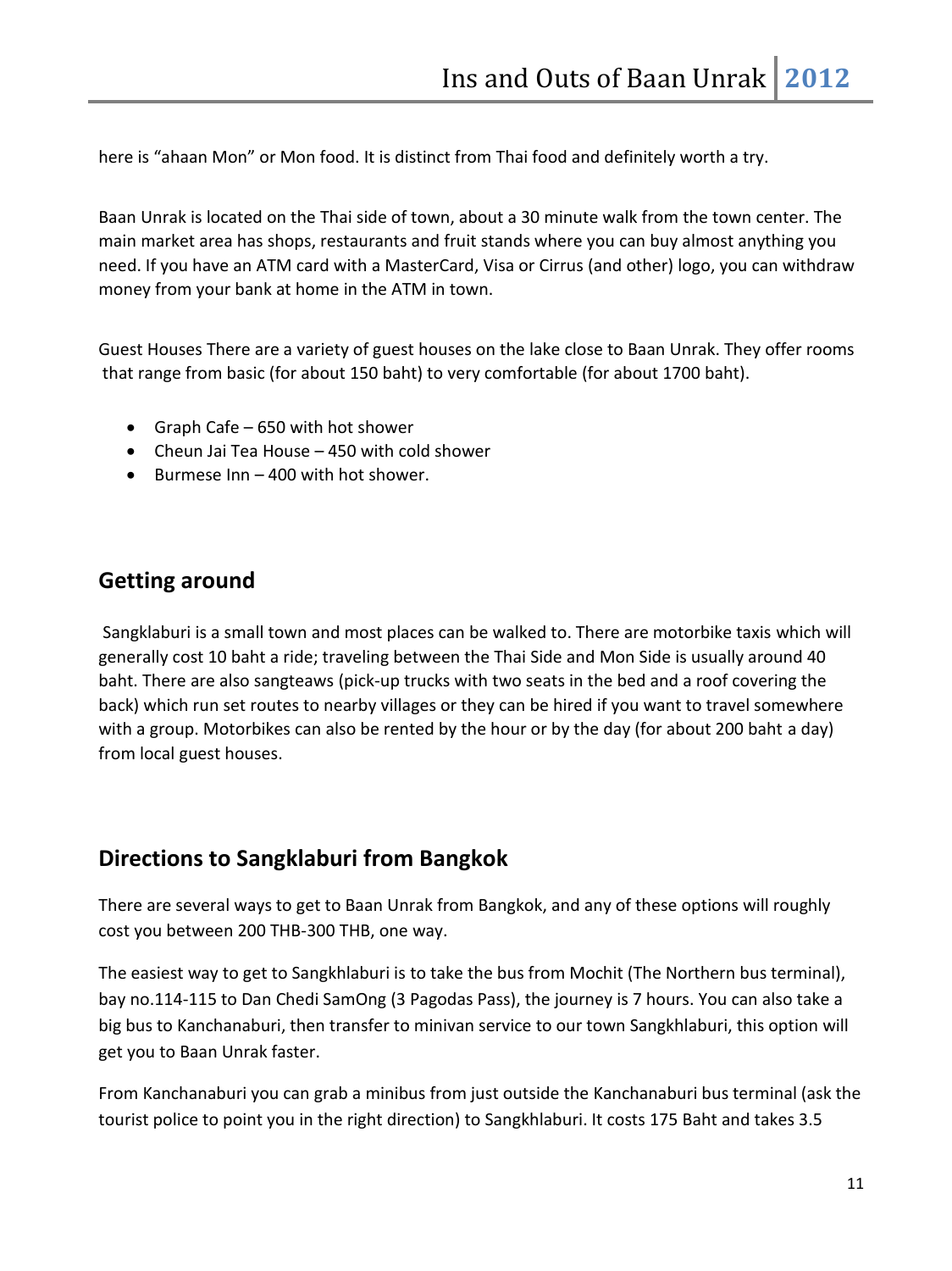hours. The last minivan leaves Kanchanaburi at 4.00pm so please ensure you depart Bangkok in time to catch it!

When you arrive in Sangkhlaburi you will be dropped off in the main market; from there you can take a 20 Baht motorbike taxi ride to the Baan Unrak Children's Home. (Be sure to tell your driver in your best Thai effort that you want to go to 'Baan Didi tambon' that way you get to the Baan Unrak Children's Home on top of the hill, and not mistakenly dropped off at the Baan Unrak Primary school in town.)

### **Communication**

- Phone:Skype available at internet café; payphone nearby; Thai SIM cards available in town.
- Internet**:** Baan Unrak has an internet café. There are also several options in town.
- Mail:The Post Office is on the main street. Mail can be sent to you c/o our address (on the website).

### **Things to do and see**

The wooden bridge is a key sight in Sangklaburi. A walk to the Mon Side makes a nice evening activity, as sunset is very scenic on the lake. The Golden Temple (officially called Wat Wang Wiwekaram) on the Mon Side is an impressive sight to visit and there is a handicraft market beside the temple. For many, the one hour walk to the temple is a bit too far but you can walk to the Mon Side of the bridge and get a motorbike taxi from there. The Monastery on the Mon Side is also worth a visit.

Boat rides on the lake are very nice. You can visit the old temple, which is now submerged in the lake. The top of the bell tower can still be seen emerging from the water nearly year round. In the hot season, as the water level in the reservoirs recedes, the upper floors of several buildings in the old temple complex also rise up out of the water. Several guest houses rent canoes and kayaks for recreation on the lake or you can hire a long-tail boat. Local guest houses organize treks, which include boat rides on the lake, elephant riding and bamboo rafting.

Three Pagodas Pass is a 30 minute drive from Sangklaburi. The scenery around Three Pagodas is stunning and worthy of the trip. There is also a handicraft market on the Thai side of the border here.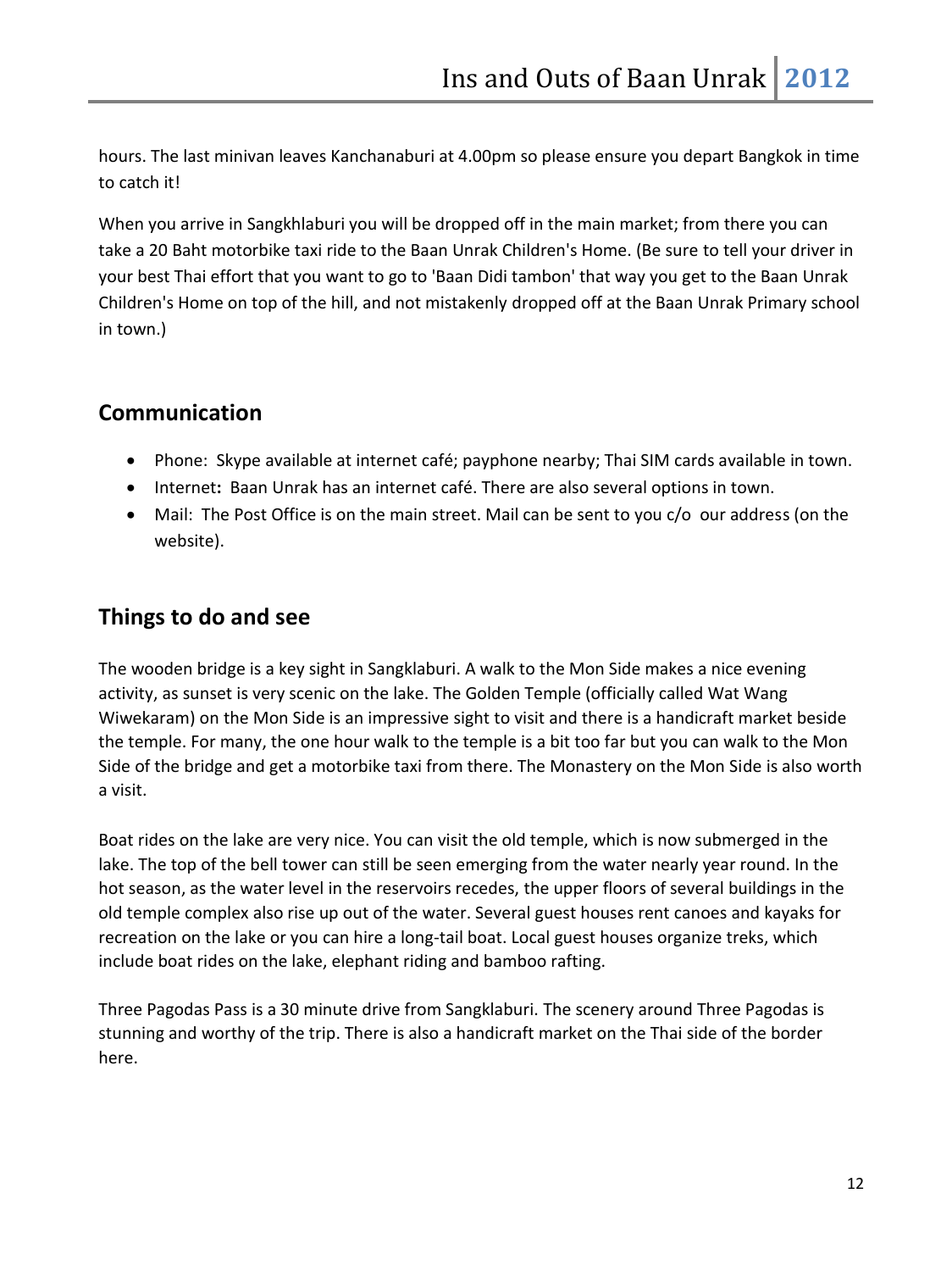On the way to Three Pagodas there a couple of nice stops:

- There are waterfalls in the area, which can make a nice stop. They are about 10 minutes off the main road and accessible by motorbike. In the same area there is a cave that is home to a simple temple.
- There is a great lunch spot along the Songkalia River. Here small bamboo huts are set out over the water and food is brought to you in your river hut. You can swim or wade in the shallow water or just dip your feet in and watch the lazy river flow by. . .

### **V. Recommendations from Previous Volunteers (Packing List, Good Eats)**

### **Suggested Packing LIst**

The following is a list of suggestions from previous volunteers:

- 1. **Laptop Computer** (we currently do not have enough computers to lend out)
	- *a.* **Wifi** is available in most coffee shops in town as well as on our home premises
- 2. Conservative clothing for hot weather (t-shirts that cover the shoulders, shorts and skirts to the knees)
- 3. Waterproof rain coat/ umbrella (during the rainy season)
- 4. Quick dry trousers and shorts (to the knees)
- 5. Comfortable flip flop-style shoes
- 6. Walking boots, good grip sandals or trainers
- 7. Mosquito repellent
- 8. Sun screen
- 9. International adapter plug
- 10. Hat, sunglasses
- 11. Comfortable, loose clothing to sleep in
- 12. Underwear and socks
- 13. Warm clothing (if coming between December-February)
- 14. Torch/headlamp
- 15. Plate and spoon (if eating at the home)
- 16. Bed sheet and pillowcase (We provide a quilt and pillow)
- 17. Towel
- 18. Toiletries
- 19. Women's sanitation products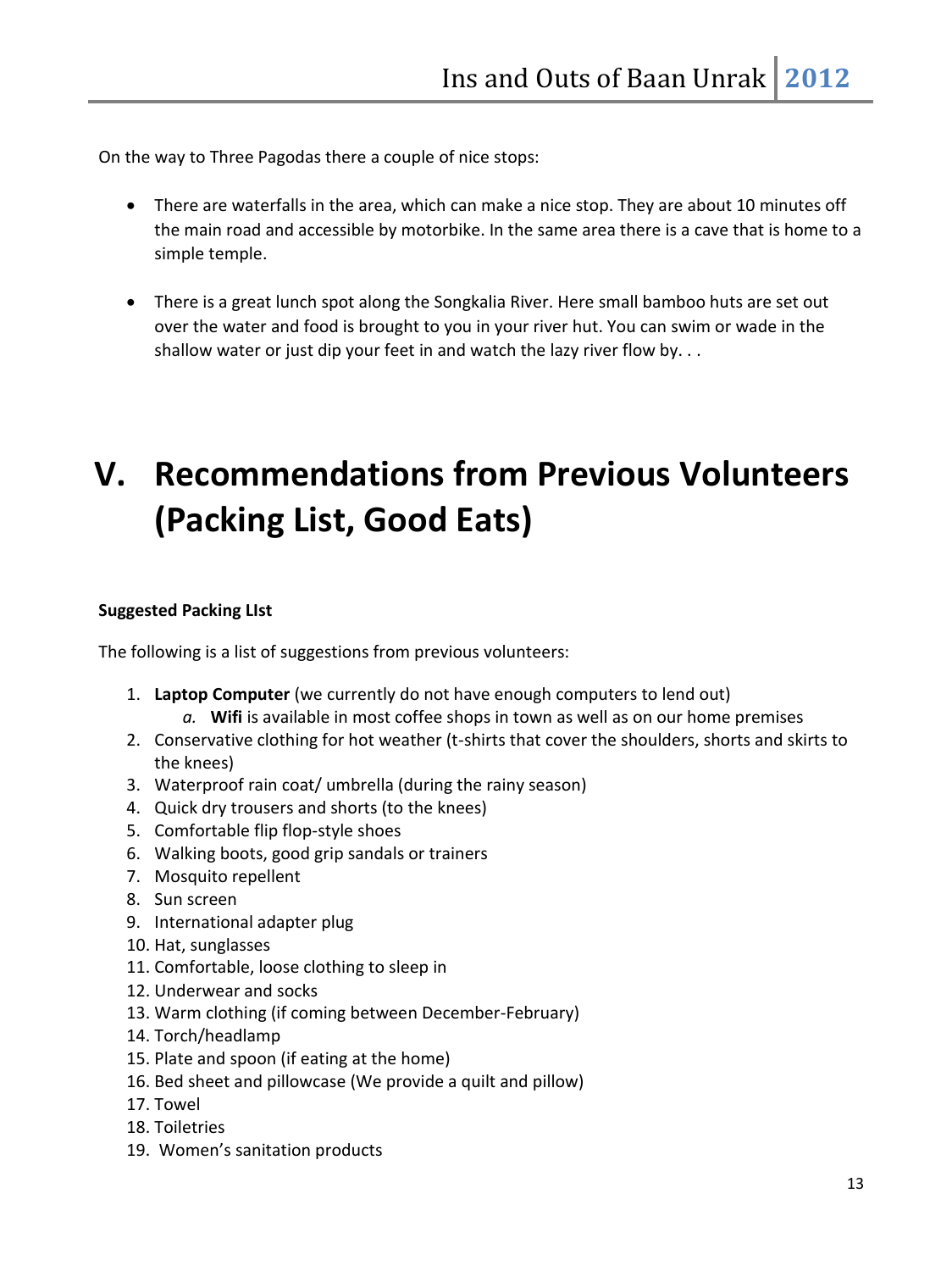- 20. First aid kit that includes: bite and sting relief products, plasters and gauze
- 21. Small day bag or backpack
- 22. Camera (waterproof and water resistant handy during rainy season) and chargers
- 23. Travel water bottle
- 24. Journal and pens
- 25. Materials for coordinating games and activities for the children: arts and crafts, sporting events, etc.
- 26. **If teaching:** Smart clothes (skirts/ trousers), 1-2 nice outfits for special occasions

#### **Where to eat and drink in town?**

For some of us food is an essential part of our experience in Sangklaburi, here are some recommendations of food and drinks to try while here, and where to find them:

Som Tam is a salad made from green papaya and a mix of other tasty ingredients. There is a small bamboo structure on the left-hand side of the road on the way to town. The friendly family who lives in the house next door makes Sam Tom, along with a few other dishes. If you're vegetarian ask for Sam Tom 'Jeh' – they are very familiar with this request. . . Sam Tom is great with sticky rice (khao niaw).

Quality Beverages – T-House (Baan Cheun Jai) – You are very likely to spend quite a lot of time here as a volunteer, if you have money to spare on small luxuries. It is located outside the center of the town and a ten minute walk from the house or volunteer accommodation. Run by the unique P Ton and her family, it sells Thai food and snacks and has a very relaxed atmosphere, a home away from home. It is also possible to watch movies there on evenings and lazy afternoons.

### **Please remember it is Baan Unrak's Policy for volunteers to refrain from smoking or drinking alcohol during your stay as role modeling for our children is just as important as the work you do while you are here.**

Graph Café – This trendy café opened up in 2010 directly opposite P Guest House and a five minute walk away from the volunteer accommodation. It sells coffee so nicely made that most people take photos of it before drinking it. Like the Cheun Jai Tea House, you can feel comfortable sitting there for hours. They have perhaps the most consistent wireless internet access in town.

Thai Sweets (Ka-nohm) In addition to dinner food, night market vendors in town sell a variety of sweet desserts. The formula commonly involves sticky rice mixed with sugar and coconut milk. This mixture is available with a variety of accompaniments, such as fresh mango, sweet beans. Khao-Tom-Mat is made of sticky rice wrapped around a banana and stemmed inside a banana leaf. There are also a variety of brightly colored gelatinous treats to experiment with.

Roti Mobile vendors can be seen around town making roti  $-$  a thin dough fried with lots of oil and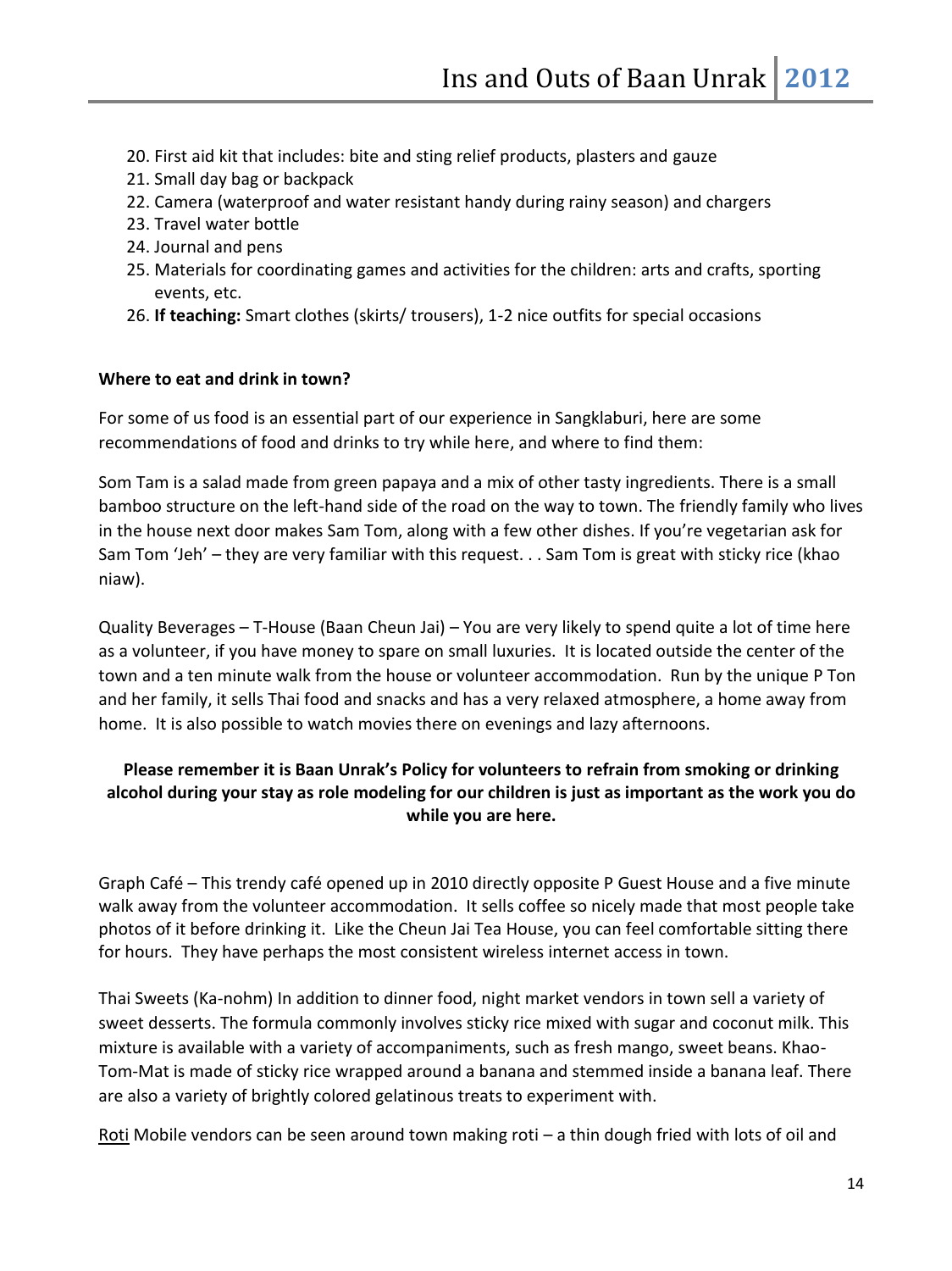butter, then topped with sweetened condensed milk and sugar.

Cha Yen Cha means tea, yen means cool. Cha Yen is what many of us know in the west as Thai Iced Tea. This reddish tea includes ground tamarind, is sweetened with tons of sugar and condensed milk and is served over ice. You can get Cha Yen in the market on the Thai side, at shops on the Mon side of the wooden bridge or from the motorbike vendor who cruises the streets of Sangklaburi.

Yam Yam means salad. Salads come in many varieties and can be a great alternative to fried dishes on really hot days.

Ahaan Mon Two dishes stand out at the night market on the Mon Side. Mon Noodle Soup includes a unique soup made from the trunk of banana trees. A variety of add-in are provided, such as tamarind, chilli and crumbled pieces of fried corn patty. The other recommended dish is Yam Mon or Mon Salad. This is made with noodles, shredded cabbage, cucumber, ground bean powder and a tasty sauce. It generally includes bits of pork, but can be made with pieces of fried tofu as an alternative.

### **Other Organizations in the Area**

There are many groups working toward improving the living conditions of people in this region. These organizations represent great opportunities for collaboration and resource sharing. Many organizations have websites and are very approachable if you're interested in meeting with them to learn more.

#### **Homes for Women and Children**

• Children of the Forest Home to over 100 children, Children of the Forest also has a free school that provides education to over 150 students. Children of the Forest is also a home for single mothers. The home focuses its efforts on migrant worker communities and provides transportation to the children of plantation workers so they can attend school. Children of the Forest sends their children who have sponsors to attend our Baan Unrak Primary School.

• Whispering Seed Whispering Seed is a children's home and community learning center.

#### **Mon News and Human Rights Agencies**

• Human Rights Foundation of Monland (HURFOM) A variety of activities and publications are organized under the umbrella of HURFOM. The Mon Forum is a monthly journal focused on the human rights abuses in Southern Burma. The Plight is a quarterly journal focused on the rights and conditions of women and children in Burma, produced by the Women and Child Rights Project, a